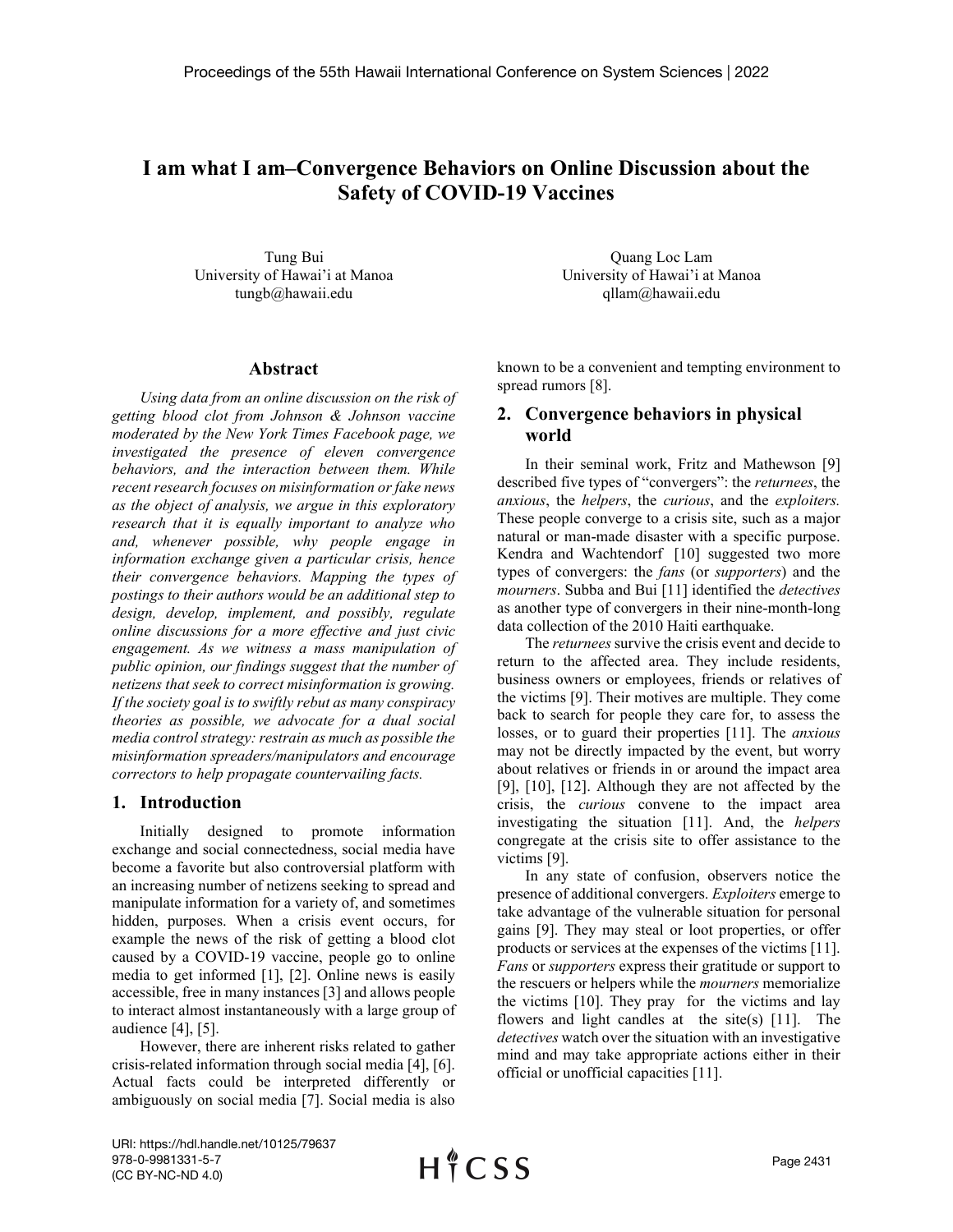## **3. Convergence behaviors on online platforms**

When people converge to an online platform, such as a forum to debate on a public health issues or to cope with a natural disaster, the *returnees will* join an "interest group" created for a specific discussion related to the crisis event [11]. In the case study of this paper, *returnees* shared their own safety experience with the COVID-19 vaccines. Online *anxious* include the *seekers* and the *responders*; while the *seekers* submit postings to reconnect with the victims they know, the *responders* answer to these postings [12]. The *curious* relentlessly scan the postings and the debate that follows [11]. While the *helpers* may provide helpful resources such as hotline numbers or wire funds to the needy [11], online *exploiters* attempt to advertise uncalled-for products or services [11]. In addition to texts, and pictures, video clips are often used by the *fans* or *supporters* to thank helpers or rescuers, and by the *mourners to grieve* the victims [11].

Bunker and Sleigh [13] identified the *manipulators* as a type of convergence behavior who create or alter information to either promote their personal agenda or to seek attention from other people by projecting themselves as people of power, intelligence, physical attractiveness, and a sense of entitlement and uniqueness" [14].

Subba and Bui [11] discovered the *detectives* as another type of convergence behavior whose mission is to detect or investigate possible source of suspicious information. *Detectives* challenge the *manipulators* and set out to denounce them.

The *spreaders* are the latest type of "converger" proposed by Leonardi et al. [15]. *Spreaders* aim to proliferate provocative or attention-grabbing information. As the re-transmitters of information [16], they circulate news provided by mainstream media or by other netizens they deem fortuitous to them. Spreaders' online postings are the results of their desire for informativeness, socializing, status seeking or selffulfillment [17]. As they seek to grow and nurture relationship with others, spreaders may not be aware of the correctness, or lack thereof, of the information they share. Some of the reasons that lead people to spread misinformation include the opportunity to self-express or socialize [18], the expected benefits and risks associated with the posting and the perceived trust in online information and information overload [19]. Hopp et al. [20] noted that people who share countermedia content on Facebook are positively associated with ideological extremity and negatively associated with the trust in mainstream news media.

Arif et al. [21] alerted the existence self-correcting crowd in the context of online rumors. As *correctors*

seek to denounce misinformation, they exhibit most of the same psychology found in the *spreaders*, but they display an acute sense of concern and self-esteem. They find happiness when they were able to correct misinformation they caught online [12], [22]. They point out the information which is incorrect and/or provide the correct information or the source of information for other people to check. *Correctors* may correct the status or commentary of other people and write their own posts. In a study involving selfcorrecting crowd in Chinese social media, *correctors* often had to deal optimistic biases [23]. The impact of fighting misinformation is however not evident [24]. The correction of online misinformation would be more effective among those with higher initial misperceptions [25] or high or low conspiracy belief [26]. Health professionals are concerned about health misinformation on social media, but they rarely correct it [27]. There could be an overlap between *helpers* and *correctors*. To distinguish those two convergence behaviors, we analyzed the interaction between discussants on online platforms. *Appendix* 1 provides a synopsis of the behaviors' characteristics and some examples of these behaviors in the context of our case study**–**reaction to the blood clots news of the Johnson & Johnson (J&J) vaccine in the first days of its release.

## **4. Information and misinformation**

In a typical crisis that has the potential to threaten the well-being of the general public, such as the case of providing information on the effectiveness and risks of a prescribed vaccine, one would expect at least a oneway communication from the authorities (e.g., the Center for Disease Controls and Prevention (CDC), or the drug manufacturers) to the potentially affected people (e.g., the general public interested in getting inoculated). Bunker et al. [14] noted, however, that these authorities tend to not pay sufficient consideration to the massive amount of discussion that proliferates on social media platforms, unless they are brought to their attention by major media agencies [28].

According to Molina et al. [29], real news include hard news (breaking news) and soft news (less timely information), which can be verified by their reliability, truthfulness and independence. Real news can be assessed by features such as the factuality, evidence, message quality, sources of the content, metadata indicators of authenticity [29]. A real news usually is fact-checked and composed in a professional journalistic style with verified sources; it is written in past tense and is edited and proofread [29]. On the other hand, a false news is news that is intentionally fabricated and is often used to propagate conspiracy theories [29]. False news on social media can be found to be often not factual, usually with grammatical,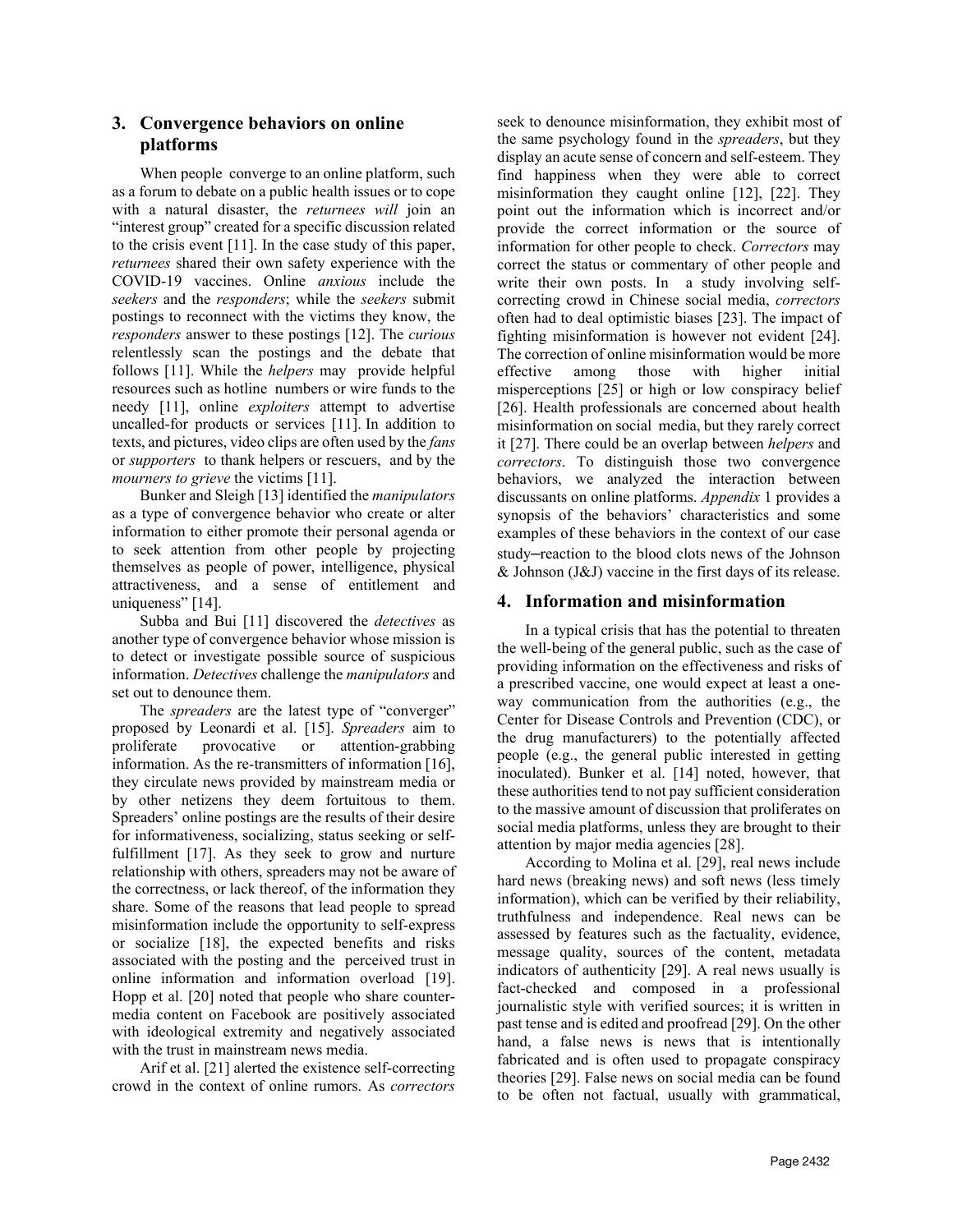spelling or punctuation mistakes; it likely lacks verified sources with no quotes or made-up quotes [29].

Zhou and Zafarani [30] noted that although there is no universal definition for fake news, a piece of news is deemed fake when it is proven to be false information regardless of the motives behind. Research shows that for most netizens, as information receivers, are overloaded, vulnerable and, more often than not, irrational, and they experience difficulty in differentiating between truth and falsehood [30].

*Manipulators* and *exploiters* have learned to mix truth with misinformation or missing context to confuse the readers and even to gain their trust. Reporting some truth is one of their strategies to attract people to the misinformation they seek to perpetuate. Figure 1 shows examples of some frequent features of misinformation on online discussion in red boxes.



## **5. A Case Study: New York Times's Facebook discussion on J&J vaccine risk of blood clot**

### **5.1 Research site**

As COVID-19 ravages the world, it is widely accepted that vaccination is the only way to contain the pandemic. However, there remains a significant number of citizens who have concerns about unknown side effects with vaccines that have been released only under "emergency use" by the Food and Drug Administration (FDA). They raise doubts and anxiety about getting inoculated. On April  $12<sup>th</sup>$ , 2021, the FDA recommended pausing J&J COVID-19 vaccine nationwide after six cases of rare blood clot were reported. These cases led to two deaths. Some statisticians would argue that the fatalities, although detrimental to the deaths and family members, as insignificant given the millions of administered vaccines. Nevertheless, the case was perceived as a real

crisis. It was unexpected and it caused fatalities. The swift reaction by the CDC to halt the vaccination added more confusion to the suspicious population, anxious to protect themselves from the pandemic. Shortly after on April 18th, The New York Times (NYT) posted an article on its Facebook (FB) page: *'We're flying blind': A Doctor's account of a woman's J.&J. vaccine related blood clot case*. This article indicated that the blood clot disorder was rare but severe, and the J&J vaccine was on hold.

### **5.2 Research methodology**

With the ability to collect massive amount of data on social media, ethnography, webnography, or cyberethnography has increasingly gained popularity as an empirical, unobtrusive, and reliable approach to study online communities and their roles, functions and impacts on business and society through netizens' generated media. Furthermore, since digital data are universally accessible, many researchers could independently verify and validate the analysis and findings of their colleagues [31]. Our research plan was to look for convergence behaviors when netizens react to information or misinformation on vaccination decisions.

We chose the NYT online Facebook platform for our research. Facebook allowed us to download all the postings, to include the publicly available demographics of the participants. The NYT enjoyed an established reputation as a credible news source and its readership is known to be aimed primarily at the literate, thus reducing the possibility of having "noise" from people just posting unrelated or irrelevant conversations. Specific features of FB were also recorded, such as the number of "likes", "replies", dates and times of the postings, and emoticons.

Within a week, the post by the NYT generated approximately 1,800 comments from FB users. We downloaded the comments manually and devised a coding scheme to categorize and classify all the convergence behaviors that we presented earlier. Because of FB users' privacy settings, we could only collect 1,257 comments from 711 users in the NYT's post. The highest number of posts by a single user was 41 while the lowest number of posts by a single user was one. Most of the postings appeared on the first day (i.e., 1,150 comments) and quickly diminished in the next following days. As the NYT promptly posted emerging news on their FB page, discussion on the blood clot effectively ended within a week.

To identify convergence behaviors, we performed a content analysis on all 1,257 comments, replies and emoticons using a coding rule based on the classified characteristics of the convergence behaviors.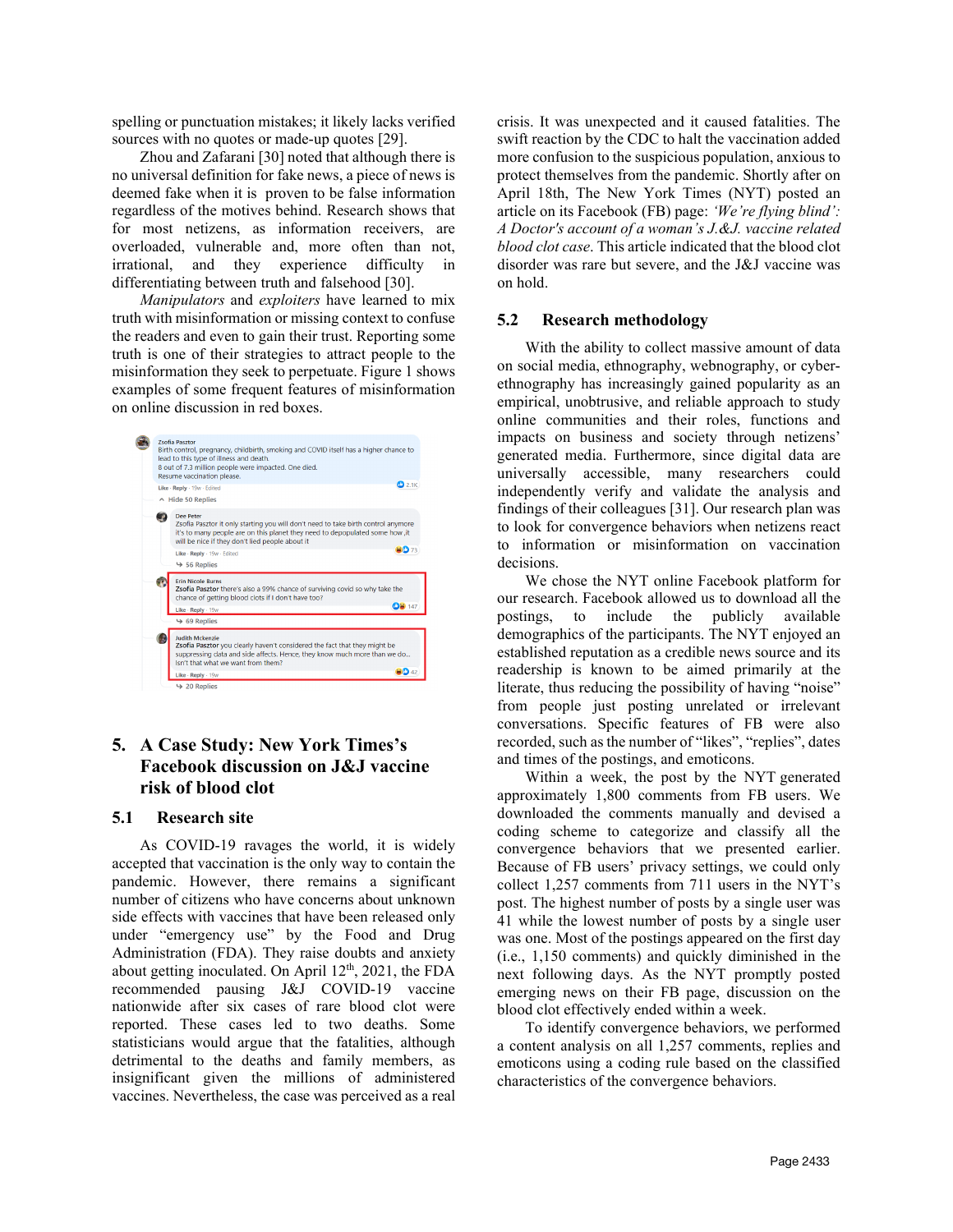

### **5.3 Data description**

An event can be classified as a crisis if it occurs as a surprise to the involved parties, has the potential to threaten one or more valued goals, and requires immediate actions [32], [33]. To verify and validate that the chosen case study would qualify as a crisis, we performed a simple word cloud of all the postings (Figure 3). The netizens ("people") seemed to converge in a crisis state, focusing on a shared concern ("vaccine", "blood clot"); a real public crisis if blood clots turn out to be a severe threat ("risk"; "side effects", "die/dead/died").



Two coders were assigned to the data analysis. Prior to the coding, they studied the information provided by the CDC as a source for real information. They were given the background theory on convergence behaviors, asked to review the literature, and studied coding techniques based on published case studies. Data collected were a combination of texts,

images, videos, and geographic information data [34], [35]. The first coder performed the coding manually. The second one conducted a peer-checking task on a subset of random postings as recommended by [36]. Comments were binary-coded based on their contents. If a comment had its content assessed as a *helper*, a value of 1 was assigned to the helper category for that comment; otherwise, it would receive a value of 0. Some postings exhibited more than one convergence behavior; they were given values of 1 to as many categories as they were deemed qualified.

We also studied the reply function on FB to observe how a subscriber argued with another person. Then, we matched the convergence behaviors with the profiles of the users ("information about users").

After the first round of coding and a lapse of time of eight days, the first coder re-coded two additional times**–**a total of three rounds of coding. The second round of coding applied to all postings (1,257), and the third round was needed to enhance robustness in the classification. 196 codes were re-classified in the second round, as the coders gained a better understanding of the conversation styles in the postings. There was a significant amount of typographical and syntax errors in the postings. In the third round, only 54 reclassifications were needed due to the indistinguishable wording by the *correctors* and *helpers*. Classifications were recorded on a spreadsheet together with some limited demographic information made available from the FB platform, to include gender, profession, and age through posted photos.

We performed a series of correlation analyses. The initial correlation analysis was conducted on all individual 11 behaviors. It resulted in low values. We incrementally iterated the analyses with combined behaviors up to four (Table 2 in Section 6). We also analyzed the profiles of the people who posted the comments. We first reviewed their Facebook profile and rated the quality of their writing.

Using Molina et al.'s classification [29], we segregated the real news from the fake news based on features such as how FB users cite the sources of their postings, the verification of the sources, the statistical data or research based information in their posts, the topic interest, and other factors mentioned earlier.

#### **5.4 Presence of convergence behaviors**

Table 1 provides a snapshot of all convergence behaviors and their percentage of comments and users. There were a few FB users who posted more than one comment.

The majority of the *returnees* (5.89% of comments and 9.85% of users) in the NYT postings were the people who already took the vaccine and wanted to debate on the vaccine safety. Many returnees expressed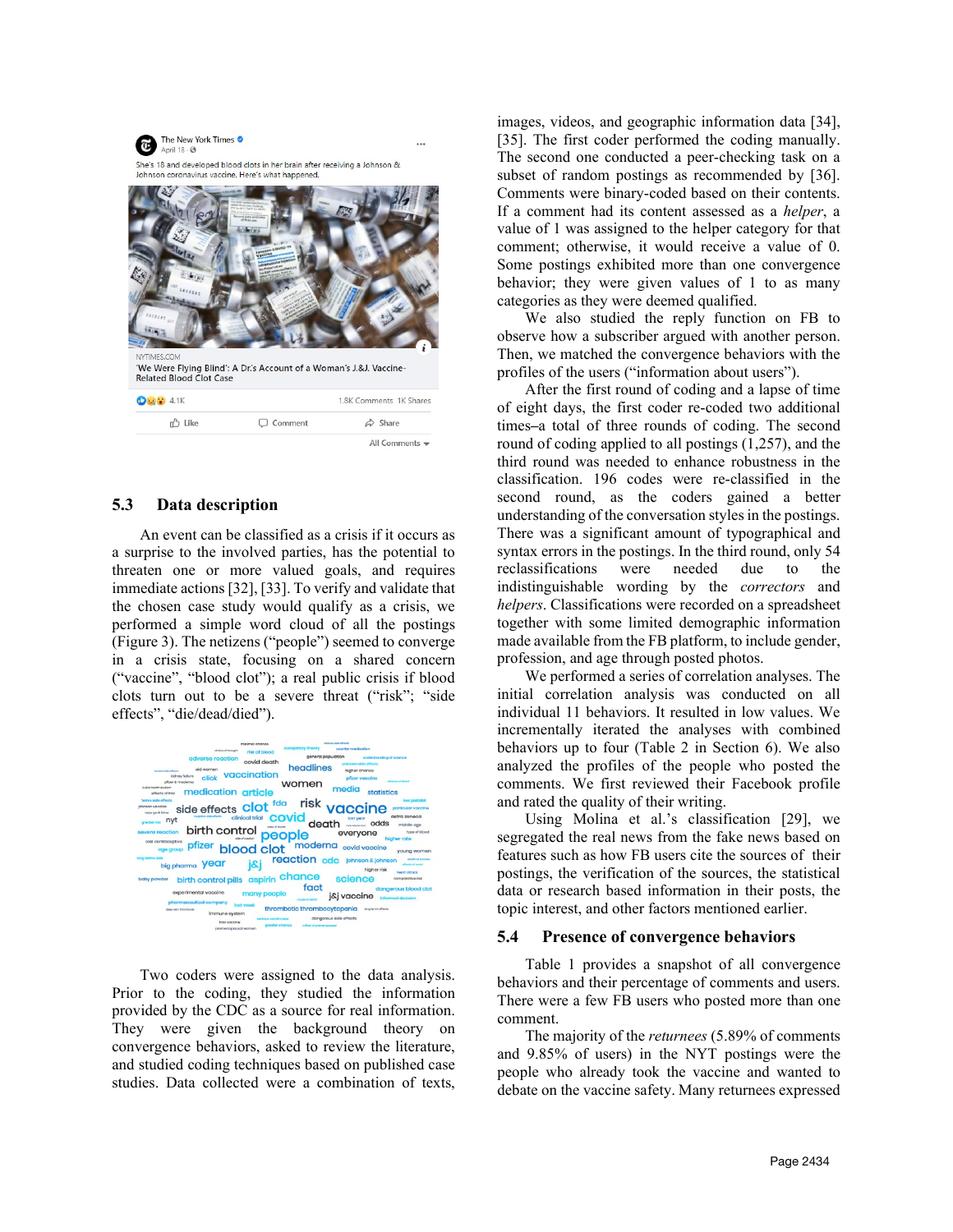their intention or have scheduled to take the vaccine, and they came to the discussion thread to help them make the final decision.

The *anxious* (6.05% of comments and 8.02% of users) felt confused or scared of the blood clots. They expressed their fearful feelings as they worried for their health and that of their families. The decision dilemma was perceptible. While the anxious were afraid of the blood clots caused by vaccine, they feared they would get infected if not getting inoculated. Our content analysis shows that the information provided by many FB users did nothing but further confused the fearful. As evidenced by their postings exposing their lack of scientific understanding, the *anxious* felt hopeless in their effort to check the validity of posted information, which aggravated their panic.

| Table 1. Frequencies and percentage of |  |
|----------------------------------------|--|
| convergence behaviors                  |  |

| Convergence<br>behavior | Total no.<br>of<br>comments | Percent of<br>comments | <b>Total</b><br>no. of<br>users | Percent<br>of users |
|-------------------------|-----------------------------|------------------------|---------------------------------|---------------------|
| Returnees               | 74                          | 5.89%                  | 70                              | 9.85%               |
| Anxious                 | 76                          | 6.05%                  | 57                              | 8.02%               |
| Helpers                 | 156                         | 12.41%                 | 117                             | 16.46%              |
| Curious                 | 136                         | 10.82%                 | 109                             | 15.33%              |
| Exploiters              | 19                          | 1.51%                  | 6                               | 0.84%               |
| Fans                    | 49                          | 3.90%                  | 45                              | 6.33%               |
| Mourners                | 45                          | 3.58%                  | 42                              | 5.91%               |
| Detectives              | 39                          | 3.10%                  | 33                              | 4.64%               |
| Manipulators            | 82                          | $6.52\%$               | 60                              | 8.44%               |
| Correctors              | 182                         | 14.48%                 | 133                             | 18.70%              |
| <b>Spreaders</b>        | 45                          | 3.58%                  | 20                              | 2.81%               |

*Helpers* were the second most popular convergence behaviors in this NYT posting (12.41% of comments and 16.46% of users). They aided other FB users by providing information to the public as well as to offer assistance if requested. Some *helpers* quoted other sources of information in their comments and supplemented with their own. They answered the questioned raised by the *anxious* and suggested different solutions to help the *returnees* make their decisions. They frequently argued that a vaccine was not only good for those inoculated but also necessary for the community to prevent the spread of the virus. The education section on their Facebook profiles showed that most *helpers* seem to have high education background; as well as the logical arguments in their comments showed that they demonstrated a good

understanding about statistics. While they realized the danger of blood clots, they also understood that the risk of blood clot occurrences would be statistically insignificant.

The *curious* (10.82% of comments and 15.33% of users) typically posted questions to help clarify the issues at stakes. Questions were of clarification in nature: what are blood clots? Are the vaccines efficient and safe of vaccine? Can we trust vaccines under the status of "emergency use authorization"? Trust was constantly in their mind. They queried about the sources of information posted on the discussion thread and the validity and even questioned the knowledge of other users about statistics in their arguments. Their FB profiles showed that most curious people were young to middle adulthood.

There were a few *exploiters* (1.51% of comments and 0.84% of users) who came to the site to advertise their products and services, such as the cryptocurrency trading platform, which was irrelevant to the discussion. Those *exploiters* browsed the FB users' comments and tried to reach them individually with one-to-one replies.

The *fans* (3.90% of comments and 6.33% of users) expressed their support to the governments or the scientists, as well as to other FB users. They showed their gratitude to the people who worked for the community such as the *helpers* or the *correctors,*  praised the *detectives* and paid respect to the *mourners*.

As expected, the *mourners* (3.58% of comments and 5.91% of users) shared their sympathy to the people who suffered the blood clots or the people who died because of COVID-19. Some *mourners* acted as *helpers* or *correctors*. They stood out in the discussion thread as being emotionally affected by the crisis and, through their postings, they apparently passed their emotions to others.

The *manipulators* (6.52% of comments and 8.44% of users) did make up conspiracy theories about the safety of vaccines. Most comments were to advise people not to take the vaccines. They quoted unverified sources of information or provided information with missing context. Some *manipulators* provided incorrect statistics to confuse uninformed and vulnerable audience. Manipulators are themselves victims of conspiracy theories and the "junk science" the believe in.

The *detectives* (3.10% of comments and 4.64% of comments) challenged the *manipulators* by pointing out questionable statements with dubious sources with the goal to raise public awareness of both the mainstream media news and the FB users. They raised and developed public awareness about those things to clarify the questionable points.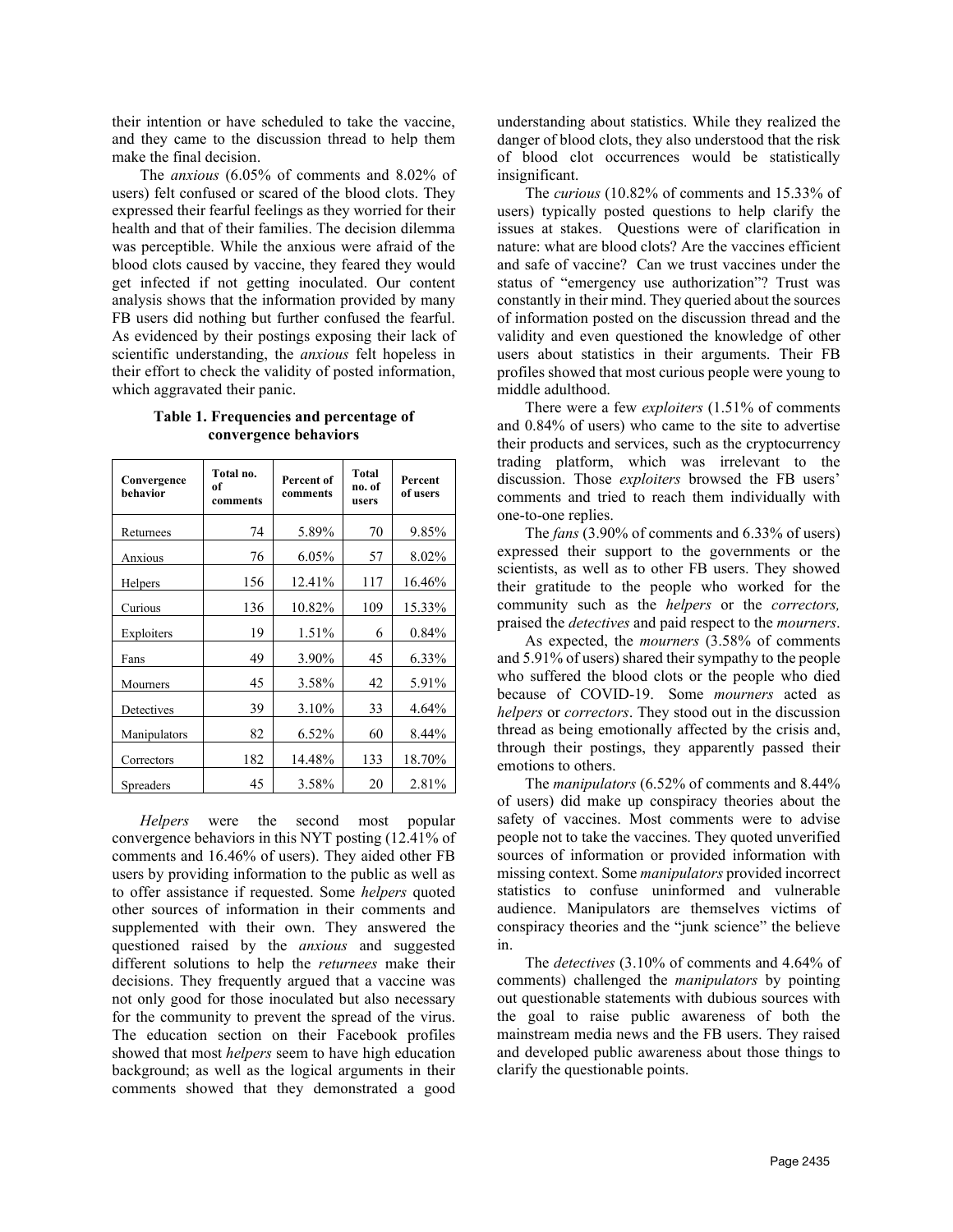The *correctors* (14.48% of comments and 18.70% of users) were the most popular convergence behavior. Given the severe nature of the pandemic and the health of the public, they felt the obligation to correct false information. Based on the demographic data, most correctors appeared to be well educated and were motivated to use their knowledge to fight against misleading information. Some *correctors* criticized the NYT for even posting the news "irresponsibly" causing confusion while others rectified postings from other FB users. The *correctors* provided valid sources of information to substantiate their claims and fought back fabricated arguments using their own version of mathematics and statistics. A common thread among many correctors was their approach to put the readers on a holistic and balanced perspective (e.g*., "there were 8 people with blood clots, but they were among 6.8 million people who took the vaccine."*).

The *spreaders* (3.58% of comments and 2.81% of users) propagated information from other websites that they thought related to the blood clot news. Some spreaders did not check the validity of the information that they shared. Since sharing information is simple on FB, *spreaders* just "forwarded" the information links rather than added their own opinions. As such, they could spread correct or incorrect information. The difference between *spreaders* and *helpers* was that while *spreaders* just simply forwarded the information from other sources, intentionally or not, the *helpers* often verified the validity of the sources and added their own explanation to the information that they shared.

#### **6. Mixed convergence behaviors**

Our study confirmed the existence of convergence behaviors in a crisis. We have detected the presence of all 11 convergence behaviors in our case study. In this section, we are looking for mixed convergence behaviors (e.g., a netizen might be both corrector and spreader), and address the nature of dialogue between them (e.g., a corrector promptly replies to the spreaders or manipulators). There might be a specific interaction pattern that helps us understand how the convergence behaviors affect each other.

The convergence behaviors of FB discussants were compiled and reported in *Appendix 2.* The majority of participants (n=346) were classified as having only one single convergence behavior. The findings suggest that the convergence behaviors proposed by the literature are prevalent in online crisis-related discussions, and each of the eleven behaviors did manifest independent standing and specific profile.

*Appendix 2* also reports discussants who exhibited two simultaneous convergence behaviors in their comments. The *helper*s-*correctors* (n=23) tried to offer help and provided useful information to other people;

they also corrected misleading information posted by others. Figure 4 shows an example of a netizen who played the roles of both a helper and a corrector in his comments on NYT posting.



#### **Figure 4. Example of a FB user who was classified as both helper and corrector**

The *curious*-*correctors* (n=18) frequently visited the NYT posting to search for the information they needed, and at their will, corrected the false or misleading information provided by others.

The *curious*-*helpers* (n=21*)* looked for information and provided the information they know to other people. While the correctors were willing to argue with *manipulators* to correct the misleading information, the helpers appeared to avoid conflicts and chose not to engage in heated public debates.

The *curious*-*mourners* (n=5) visited the NYT posting to look for information about the blood clots or the safety of vaccine and mourned the victims. We speculate that those in this category just wanted to get informed, but the sad news they learned led them to become mourners, feeling sorry for the victims. It could also be possible that some of them wanted to express sympathy and became curious with the information provided by others.

Finally, in the dual behavior classification, there were 17 *returnees*-*helpers*; and 9 *returnees*-*correctors*. Like the majority of the discussants, they visited the NYT posting to gather information to make decision about getting COVID-19 vaccine. As they exposed their thought and reasoning process, they shared the information they knew to others and corrected false information they read. Some of them forcefully argued with *manipulators* while the others were not.

We were able to identify users who would qualify for a combination of three convergence behaviors to include the "*curious–helper–corrector*" (n=8) and "*returnee–helper–corrector*" (n=5). People who expressed "*curious–helper–corrector*" together seemed to be eager to look for knowledge and helped the public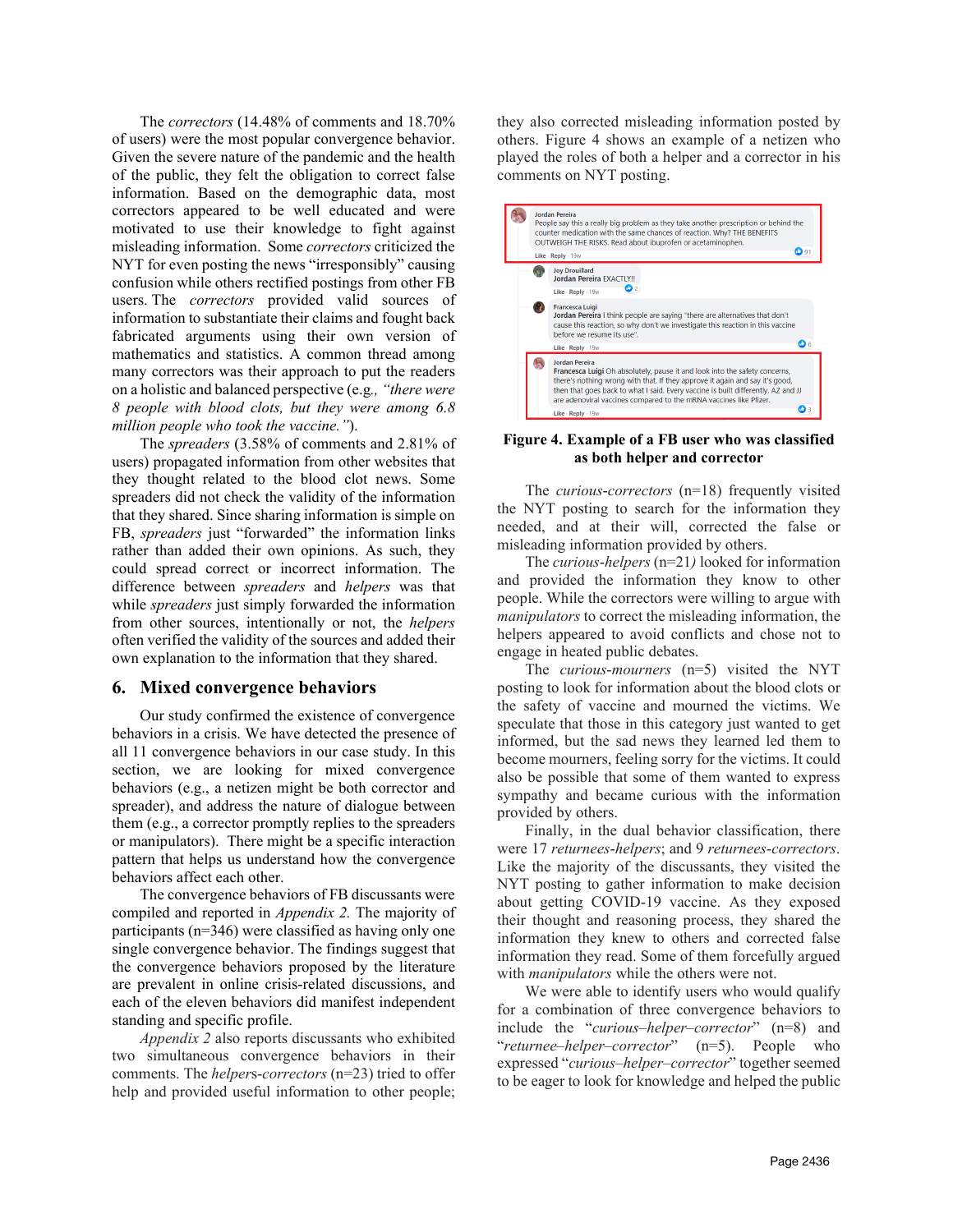by providing information and correcting misleading information. As such, they would serve as a valuable member of the cybercommunity, adding value to the quality of the online debate.

As shown in Appendix 2, there were seven users with a mix of four convergence behaviors, nine users with five convergence behaviors, three users with six convergence behaviors, one user with seven convergence behaviors and one user with eight convergence behaviors.

Discussants who were categorized as having multiple convergence behaviors could play a significant role in mediating, regulating, and guiding public discussion about a crisis. At the beginning of the creation of the discussion thread, FB users might have joined the discussion with only one or two primary convergence behaviors. As the debate unfolded, they embraced additional, and possibly unintended, behaviors.

Another encouraging finding was that among the 20 *spreaders*, only three were found to propagate misleading information. One of them posted a video clip of a medical doctor recommending against vaccination. Another spreader posted a video clip of an anti-vaccine recommendation of a self-proclaimed scientist. The third person posted a website claiming that there were 795 cases of blood clots, reported to be a fake news. We could not verify the identities of the "doctor" and the "scientist".

Most *correctors* were also *helpers (Appendix 2)*. People who corrected misinformation also offered help to other people when it is possible. However, a *helper* is not necessarily a *corrector*. Many *helpers* were afraid to confront other people in a discussion.

We calculated the correlation coefficients between convergence behaviors in Appendix 2 for users having more than 3 convergence behaviors. The correlation coefficient for *curious*-*helper* was 0.43, *manipulatorspreader* was 0.31. The pairs of convergence behaviors were put into the same cluster using the correlation threshold of 30% in Table 2.

| <b>Clusters</b> | <b>Convergence behaviors</b> |
|-----------------|------------------------------|
| Cluster 1       | returnees                    |
| Cluster 2       | anxious                      |
| Cluster 3       | curious-helpers              |
| Cluster 4       | fans                         |
| Cluster 5       | exploiters                   |
| Cluster 6       | mourners                     |
| Cluster 7       | detectives                   |
| Cluster 8       | manipulators-spreaders       |
| Cluster 9       | correctors                   |

**Table 2. Clusters of convergence behaviors**

The *curious-helper* users were eager to share their own knowledge and the information they collected from others. They geared up to fight against the *manipulator-spreaders*. The *manipulators-spreaders* were keen in making and spreading misinformation.

# **7. Summary, implications, and future research**

Extraordinary efforts are required to respond to extreme events [37]. Social media shifted the traditional communication and information-sharing paradigm, which removed many traditional barriers of information distribution [38]. The search for truth in the risk of causing a blood clot by a J&J vaccine matched the criteria of a crisis. Postings clearly reflected the anxiety of many netizens expressing concerns about their safety, and the urgency of finding a solution to resolve this side effect. Our case study involving 711 netizens with 1,257 postings seems to confirm the validity of that fear. The presence of misinformation is alarming. Out of 364 news postings, 76.37% of them were classified as fabricated news.

Our study also confirmed the presence of the eleven convergence behaviors reported in the literature. The majority of these netizens appeared to display the convergence behaviors independently. We conducted a clustering analysis to identify possible mixed behaviors. Using a correlation threshold of 30% or higher, we were only able to group two groups of mixed behaviors: *curious-helper* and *manipulator-spreader*. The correlation between *helpers* and *correctors* was unexpectedly low at 13%.

When matching the types of convergence behaviors with the profiles of the people posting comments, our data suggests that most helpers and correctors are college graduates, whereas most of the manipulators and spreaders manipulate knowledge about statistics. With the significant role of the correctors shown in our case study, the correctors appear to provide a crowd-source fact-checking opportunity for the general public.

Threatened by the spread of misinformation in the increasingly digital world, people are desperately seeking for truth. Given the rampant mistrust, policy makers and social media operators have yet to find a way to contain the exponential threats of misinformation. How can the average citizen differentiate facts from fiction? While cognitive scientists advocate for the better use of common sense and critical thinking, we have argued through our case study that there exist people who are motivated to fight for misinformation, and they could play a critical and independent role in rectifying misinformation. While the *spreaders* freely propagate information and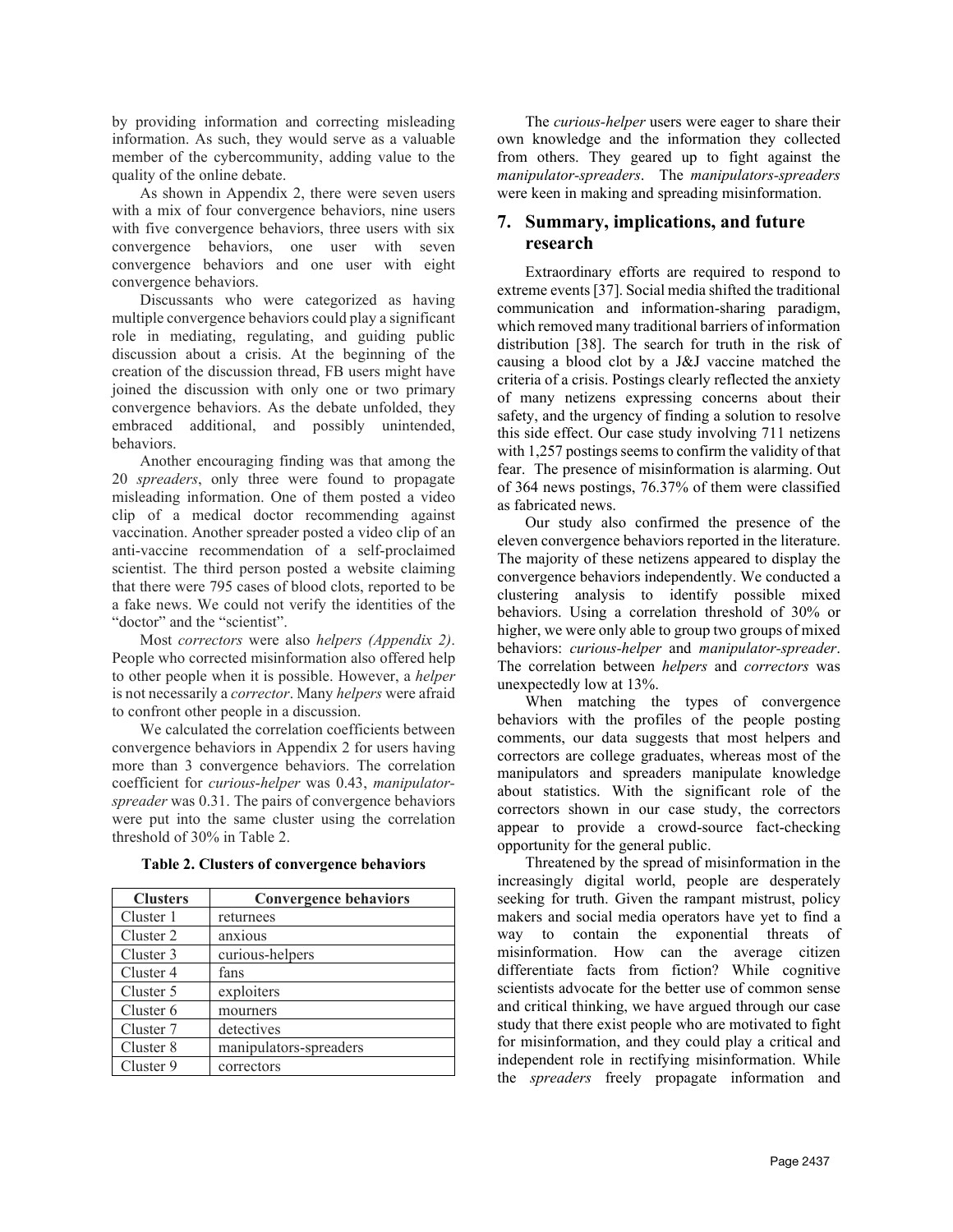misinformation, the *correctors* forcefully attempt to rectify whenever possible.

A contribution of this research is to delineate various convergence behaviors. In crisis situations, emergency management agencies and the news media should pay attention to the conversations between citizens on online platforms to control crisis communication efficiently. While they should more aggressively use social media to provide information to the general public, they should identify the various convergence behaviors and get them involved in the fight for misinformation. Authorities and the public should particularly monitor the spreaders, manipulators and correctors because they can derail the public discourse.

As a result of the attack on the US Capitol on January  $6<sup>th</sup>$ , 2021, Twitter has unilaterally decided to block former US President Trump, until further notice. It was an unprecedented, radical and controversial decision, as the world's most popular micro-blogging platform felt that it was not able to carve out an information policy on its platform. Twitter is not alone. Facebook has been caught and criticized for the inability to formulate a clear use policy. Subba and Bui [11] advocate for the creation of an institutional framework to regulate information exchange and its

users on social media. Using a case study of the 400,000-plus members discussion group on helping Haiti deal with its 2010 deathful earthquake, they discovered that there was a grass-root and selforganizing movement to keep Facebook groups from derailing from their original purpose and focus [11].

Social media provide a non-direct interpersonal communication, thus allowing introverted people to express their opinion [39]. Although we did not have specific demographic data to corroborate the claim from [28] research, we contend that it is important to notice the behaviors of introverted people on online discussion. Further steps need to be implemented to formalize a dynamic framework and to improve the emergency management system capacity, especially in developing countries [40].

A limitation of our study is that we only analyzed one short-lived post on the NYT Facebook page. Although the NYT is a respected national newspaper, not everyone has access or is interested in reading it. Therefore, the NYT Facebook users, as a research sample, might not be representative of the general public. Blue-collar workers were significantly underrepresented in the case study. Also, ethnic demographics were not available. We intend to look for more case studies to address these limitations.

| Appendix 1: Convergence behavior archetypes as illustrated by the J&J vaccine decision |  |
|----------------------------------------------------------------------------------------|--|
|----------------------------------------------------------------------------------------|--|

| <b>Convergence Behaviors and their online characteristics</b>                                                                                                                                                                                                                             | Examples (note: we reproduce the postings as they<br>appeared, unedited)                                                                                                    |
|-------------------------------------------------------------------------------------------------------------------------------------------------------------------------------------------------------------------------------------------------------------------------------------------|-----------------------------------------------------------------------------------------------------------------------------------------------------------------------------|
| The Returnees (Fritz and Mathewson [9])<br>Returnees are those who are contemplating about taking a vaccine, became hesitant<br>and may or may not "return" to the decision to take the vaccine                                                                                           | I'll still take those odds any day of the week over the<br>alternatives, and won't lose any sleep over them either.                                                         |
| The Anxious (Fritz and Mathewson [9])<br>The anxious seek and respond to information that may help them reduce their anxiety.<br>The seekers post questions that may address their concern and the responders respond<br>to those postings.                                               | Doesn't matter if it's only $1$ in $7$ million. The public<br>deserves to know of the potential riskPERIOD                                                                  |
| The Helpers (Fritz and Mathewson [9])<br>Helpers offer help by providing hotline numbers, necessary information or other<br>helpful information or resources.                                                                                                                             | People have more chance of dying in an auto accident<br>on the way to being vaxxed than blod clots from the<br>vax                                                          |
| The Curious (Fritz and Mathewson [9])<br>Curious people have minimal personal concerns about the crisis or the victims. On<br>social media, they read the posts related to the crisis to see the destruction and<br>arguments of people. They could ask other people about the situation. | What the blood clot in the brain?                                                                                                                                           |
| The Exploiters (Fritz and Mathewson [9])<br>Exploiters come to the crisis area for their own personal gains. On social media, they<br>may try to advertise unnecessary services or products to other people during the crisis.                                                            | Collect your EBT cash relief per person and per child<br>\$750. Follow this link. Thank you $\heartsuit \heartsuit \heartsuit$<br>https://sites.google.com/view/sdfghwd/hom |
| The Fans or supporters (Kendra and Wachtendorf [10])<br>They show gratitude or support to the rescuers or helpers. On social media, they may<br>post texts, pictures to say thanks to the rescuers or helpers.                                                                            | Thank you for sharing this article!<br>Best statement ever to this whole entire thread!                                                                                     |
| The Mourners (Kendra and Wachtendorf [10])<br>They memorialize or mourn the victims. On social media, they may post texts, pictures<br>or Graphics Interchange Format (GIFs) to express mourning.                                                                                         | Every death is terrible. If you think one is bad, wait till<br>I tell you about this thing that caused 566,000 of them.                                                     |
| The Detectives (Subba and Bui [11])<br>They watch over the situation, make consideration and take suitable actions. They<br>could be official or unofficial intelligence gatherers.                                                                                                       | JOHNSON & JOHNSON should be aware of these<br>risks.                                                                                                                        |
| The Manipulators (Bunker and Sleigh [13])<br>They manipulate the information to promote themselves or to project their personal<br>characteristics of "power, intelligence, physical attractiveness, sense of entitlement                                                                 | get back on this post when the vaccine has been out a<br>year. Vaccines kill & damage more people then you<br>think. Research it $\mathcal{E}^{\mathcal{S}}$                |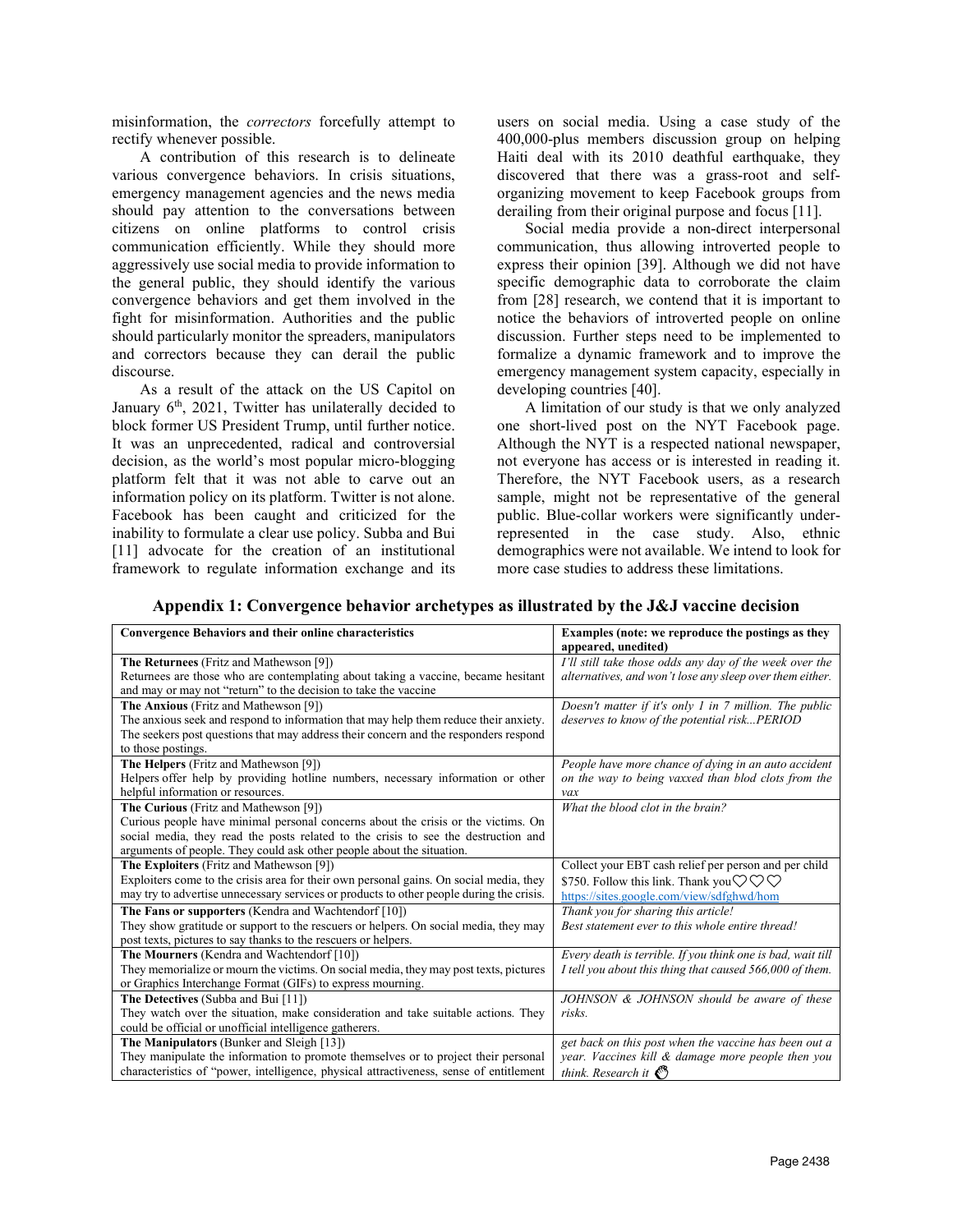| and uniqueness". On social media, they may post a status or a commentary with false<br>information.                                                                                                             |                                                                                                                                                                                                              |
|-----------------------------------------------------------------------------------------------------------------------------------------------------------------------------------------------------------------|--------------------------------------------------------------------------------------------------------------------------------------------------------------------------------------------------------------|
| <b>The Correctors</b> (Arif et al. [21])<br>Correctors correct the misinformation. They point out the information which is<br>incorrect and / or provide the correct information.                               | This isn't just any blood clot. It's a blood clotting<br>disorder. Comparing this side effect (from J&J) to<br>regular blood clots that can occur when taking birth<br>control isn't an accurate comparison. |
| <b>The Spreaders</b> (Leonardi et al. [15])<br>Spreaders share the information provided by other people or provided by mainstream<br>media. Those people can share both correct and / or incorrect information. | https://www.facebook.com/va.shiva.ayyadurai/videos/<br>453415345991917/                                                                                                                                      |

### **Appendix 2: Facebook discussants and their convergence behaviors**

Legends of convergence behaviors: 1 - *Returnees*, 2 - *Anxious*, 3 - *Helpers*, 4 - *Curious*, 5 - *Exploiters*, 6 - *Fans*, 7 - *Mourners*, 8 - *Detectives*, 9 - *Manipulators*, 10 - *Correctors*, 11 – *Spreaders*

|   | Convergence behaviors |                |                |   |   |                |              |                |        |        | No.            | Convergence behaviors |            |              |                |   |              |                |             |                |           |   |
|---|-----------------------|----------------|----------------|---|---|----------------|--------------|----------------|--------|--------|----------------|-----------------------|------------|--------------|----------------|---|--------------|----------------|-------------|----------------|-----------|---|
| 1 | $\overline{2}$        | $\overline{3}$ | $\overline{4}$ | 5 | 6 | $\overline{7}$ | $\,$ 8 $\,$  | $\overline{9}$ | $10\,$ | $11\,$ | of<br>users    | $\mathbf{1}$          | $\sqrt{2}$ | 3            | $\overline{4}$ | 5 | 6            | $\overline{7}$ | $\,$ 8 $\,$ | $\overline{9}$ | $10 - 11$ |   |
| ✓ |                       |                |                |   |   |                |              |                |        |        | 40             | ✓                     | ✓          |              |                |   |              |                |             | $\checkmark$   |           |   |
|   | ✓                     |                |                |   |   |                |              |                |        |        | 32             | ✓                     |            | ✓            | ✓              |   |              |                |             |                |           |   |
|   |                       | ✓              |                |   |   |                |              |                |        |        | 51             | ✓                     |            | ✓            |                |   | ✓            |                |             |                |           |   |
|   |                       |                | ✓              |   |   |                |              |                |        |        | 52             | ✓                     |            | ✓            |                |   |              |                |             |                | ✓         |   |
|   |                       |                |                | ✓ |   |                |              |                |        |        | 5              |                       | ✓          | ✓            | ✓              |   |              |                |             |                |           |   |
|   |                       |                |                |   | ✓ |                |              |                |        |        | 26             |                       |            | ✓            | ✓              |   |              |                |             | ✓              |           |   |
|   |                       |                |                |   |   | ✓              |              |                |        |        | 17             |                       |            | ✓            | ✓              |   |              |                |             |                | ✓         |   |
|   |                       |                |                |   |   |                | $\checkmark$ |                |        |        | 16             |                       |            | ✓            | ✓              |   |              |                |             |                |           | ✓ |
|   |                       |                |                |   |   |                |              | ✓              |        |        | 34             |                       |            | ✓            |                |   | ✓            |                |             |                | ✓         |   |
|   |                       |                |                |   |   |                |              |                | ✓      |        | 65             |                       |            | ✓            |                |   |              | ✓              |             |                | ✓         |   |
|   |                       |                |                |   |   |                |              |                |        | ✓      | 8              |                       |            | $\checkmark$ |                |   |              |                | ✓           |                | ✓         |   |
| ✓ | ✓                     |                |                |   |   |                |              |                |        |        | $\mathbf{1}$   |                       |            | ✓            |                |   |              |                |             |                | ✓         | ✓ |
| ✓ |                       | ✓              |                |   |   |                |              |                |        |        | $\overline{4}$ |                       |            |              | ✓              |   | $\checkmark$ |                |             |                | ✓         |   |
| ✓ |                       |                | ✓              |   |   |                |              |                |        |        | 3              |                       |            |              | ✓              |   |              | ✓              |             |                | ✓         |   |
| ✓ |                       |                |                |   |   | ✓              |              |                |        |        | $\overline{c}$ |                       |            |              | ✓              |   | ✓            |                | ✓           |                |           |   |
| ✓ |                       |                |                |   |   |                |              | ✓              |        |        | $\mathbf{1}$   |                       |            |              |                |   | $\checkmark$ |                | ✓           | ✓              |           |   |
| ✓ |                       |                |                |   |   |                |              |                | ✓      |        | $\overline{4}$ |                       |            |              |                |   |              |                | ✓           | $\checkmark$   |           | ✓ |
|   | ✓                     | ✓              |                |   |   |                |              |                |        |        | $\overline{c}$ | ✓                     | ✓          | ✓            |                |   |              |                | ✓           |                |           |   |
|   | ✓                     |                | $\checkmark$   |   |   |                |              |                |        |        | $\overline{2}$ | ✓                     | ✓          | ✓            |                |   |              |                |             | $\checkmark$   |           |   |
|   | ✓                     |                |                |   | ✓ |                |              |                |        |        | $\mathbf{1}$   | ✓                     | ✓          |              |                |   |              | ✓              |             | ✓              |           |   |
|   | ✓                     |                |                |   |   |                | ✓            |                |        |        | $\mathbf{1}$   | ✓                     | ✓          |              |                |   |              | ✓              |             |                | ✓         |   |
|   | ✓                     |                |                |   |   |                |              |                | ✓      |        | $\mathbf{1}$   | ✓                     |            | ✓            |                |   | ✓            |                |             |                | ✓         |   |
|   |                       | ✓              | $\checkmark$   |   |   |                |              |                |        |        | 5              |                       | √          | ✓            | ✓              |   |              |                | ✓           |                |           |   |
|   |                       | ✓              |                | ✓ |   |                |              |                |        |        | $\mathbf{1}$   |                       | ✓          | ✓            | ✓              |   |              |                |             |                | ✓         |   |
|   |                       | ✓              |                |   | ✓ |                |              |                |        |        | $\overline{c}$ |                       | ✓          |              |                |   | $\checkmark$ | ✓              |             |                | ✓         |   |
|   |                       | ✓              |                |   |   | ✓              |              |                |        |        | $\overline{c}$ |                       |            | ✓            | ✓              |   |              |                |             | ✓              |           | ✓ |
|   |                       | ✓              |                |   |   |                | ✓            |                |        |        | 1              |                       |            |              | ✓              |   | ✓            |                |             | ✓              | ✓         |   |
|   |                       | ✓              |                |   |   |                |              |                | ✓      |        | 10             | ✓                     |            | ✓            | ✓              |   |              |                |             | ✓              |           | ✓ |
|   |                       | ✓              |                |   |   |                |              |                |        | ✓      | $\overline{c}$ | ✓                     |            | ✓            | ✓              |   | $\checkmark$ |                |             |                | ✓         |   |
|   |                       |                | ✓              |   | ✓ |                |              |                |        |        | $\mathbf{1}$   |                       | ✓          | ✓            |                |   |              | ✓              |             | ✓              |           | ✓ |
|   |                       |                | ✓              |   |   | ✓              |              |                |        |        | $\overline{4}$ |                       | J          | ✓            | $\checkmark$   |   | $\checkmark$ |                |             |                | ✓         |   |
|   |                       |                | ✓              |   |   |                |              | ✓              |        |        | 5              |                       | ✓          | ✓            | ✓              |   |              |                | ✓           |                | ✓         |   |
|   |                       |                | ✓              |   |   |                |              |                | ✓      |        | 10             |                       |            | ✓            | ✓              |   | ✓            | $\checkmark$   |             |                |           | ✓ |
|   |                       |                |                |   | ✓ |                |              |                | ✓      |        | $\,1$          | ✓                     | ✓          | $\checkmark$ | ✓              |   |              |                | ✓           |                | ✓         |   |
|   |                       |                |                |   |   | ✓              |              | ✓              |        |        | $\overline{c}$ | ✓                     |            | ✓            | ✓              |   | ✓            | ✓              |             |                | ✓         |   |
|   |                       |                |                |   |   | ✓              |              |                | ✓      |        | $\overline{4}$ |                       | √          | ✓            | ✓              |   |              | ✓              |             | ✓              | ✓         |   |
|   |                       |                |                |   |   |                | ✓            |                | ✓      |        | $\overline{4}$ |                       | √          | ✓            | ✓              |   | ✓            | ✓              |             |                | ✓         |   |
|   |                       |                |                |   |   |                |              | ✓              | √      |        | $\mathbf{1}$   | ✓                     | √          | ✓            | ✓              |   | $\checkmark$ |                | ✓           |                | ✓         |   |

|       | Convergence behaviors |              |                |   |   |                |              |                |    |    | No.                     | Convergence behaviors |                |              |                |   |   |                |             |   |              | No.          |                |
|-------|-----------------------|--------------|----------------|---|---|----------------|--------------|----------------|----|----|-------------------------|-----------------------|----------------|--------------|----------------|---|---|----------------|-------------|---|--------------|--------------|----------------|
| $1\,$ | $\overline{2}$        | 3            | $\overline{4}$ | 5 | 6 | $\overline{7}$ | $\,$ 8 $\,$  | $\overline{9}$ | 10 | 11 | of<br>users             | $\mathbf{1}$          | $\overline{2}$ | 3            | $\overline{4}$ | 5 | 6 | $\overline{7}$ | $\,$ 8 $\,$ | 9 | 10           | 11           | of<br>users    |
| ✓     |                       |              |                |   |   |                |              |                |    |    | 40                      | ✓                     | √              |              |                |   |   |                |             | ✓ |              |              | 1              |
|       | $\checkmark$          |              |                |   |   |                |              |                |    |    | 32                      | $\checkmark$          |                | ✓            | ✓              |   |   |                |             |   |              |              | $\,$ 1 $\,$    |
|       |                       | ✓            |                |   |   |                |              |                |    |    | 51                      | ✓                     |                | ✓            |                |   | ✓ |                |             |   |              |              | $\overline{c}$ |
|       |                       |              | ✓              |   |   |                |              |                |    |    | 52                      | ✓                     |                | ✓            |                |   |   |                |             |   | ✓            |              | 3              |
|       |                       |              |                | ✓ |   |                |              |                |    |    | 5                       |                       | ✓              | ✓            | ✓              |   |   |                |             |   |              |              | $\,$ 1 $\,$    |
|       |                       |              |                |   | ✓ |                |              |                |    |    | 26                      |                       |                | ✓            | ✓              |   |   |                |             | ✓ |              |              | $\overline{c}$ |
|       |                       |              |                |   |   | ✓              |              |                |    |    | 17                      |                       |                | ✓            | ✓              |   |   |                |             |   | ✓            |              | $\overline{4}$ |
|       |                       |              |                |   |   |                | $\checkmark$ |                |    |    | 16                      |                       |                | ✓            | ✓              |   |   |                |             |   |              | ✓            | $\,$ 1 $\,$    |
|       |                       |              |                |   |   |                |              | ✓              |    |    | 34                      |                       |                | ✓            |                |   | ✓ |                |             |   | ✓            |              | $\mathbf{1}$   |
|       |                       |              |                |   |   |                |              |                | ✓  |    | 65                      |                       |                | ✓            |                |   |   | ✓              |             |   | ✓            |              | $\,1$          |
|       |                       |              |                |   |   |                |              |                |    | ✓  | 8                       |                       |                | ✓            |                |   |   |                | ✓           |   | ✓            |              | $\overline{c}$ |
| ✓     | ✓                     |              |                |   |   |                |              |                |    |    | $\mathbf{1}$            |                       |                | $\checkmark$ |                |   |   |                |             |   | ✓            | ✓            | $\overline{2}$ |
| ✓     |                       | ✓            |                |   |   |                |              |                |    |    | $\overline{4}$          |                       |                |              | ✓              |   | ✓ |                |             |   | ✓            |              | $\mathbf{1}$   |
| ✓     |                       |              | ✓              |   |   |                |              |                |    |    | $\overline{\mathbf{3}}$ |                       |                |              | ✓              |   |   | ✓              |             |   | ✓            |              | $\,$ 1 $\,$    |
| ✓     |                       |              |                |   |   | ✓              |              |                |    |    | $\overline{2}$          |                       |                |              | ✓              |   | ✓ |                | ✓           |   |              |              | $\mathbf{1}$   |
| ✓     |                       |              |                |   |   |                |              | ✓              |    |    | $\mathbf{1}$            |                       |                |              |                |   | ✓ |                | ✓           | √ |              |              | $\mathbf{1}$   |
| ✓     |                       |              |                |   |   |                |              |                | ✓  |    | $\overline{4}$          |                       |                |              |                |   |   |                | ✓           | ✓ |              | $\checkmark$ | $\mathbf{1}$   |
|       | ✓                     | ✓            |                |   |   |                |              |                |    |    | $\overline{c}$          | ✓                     | ✓              | ✓            |                |   |   |                | ✓           |   |              |              | $\mathbf{1}$   |
|       | $\checkmark$          |              | $\checkmark$   |   |   |                |              |                |    |    | $\overline{2}$          | ✓                     | V              | $\checkmark$ |                |   |   |                |             | ✓ |              |              | $\mathbf{1}$   |
|       | ✓                     |              |                |   | ✓ |                |              |                |    |    | $\mathbf{1}$            | ✓                     | ✓              |              |                |   |   | ✓              |             | ✓ |              |              | $\mathbf{1}$   |
|       | ✓                     |              |                |   |   |                | ✓            |                |    |    | $\mathbf{1}$            | ✓                     | ✓              |              |                |   |   | ✓              |             |   | ✓            |              | $\mathbf{1}$   |
|       | ✓                     |              |                |   |   |                |              |                | ✓  |    | $\mathbf{1}$            | Ī                     |                | $\checkmark$ |                |   | ✓ |                |             |   | ✓            |              | $\mathbf{1}$   |
|       |                       | ✓            | ✓              |   |   |                |              |                |    |    | 5                       |                       | ✓              | ✓            | ✓              |   |   |                | ✓           |   |              |              | $\mathbf{1}$   |
|       |                       | ✓            |                | ✓ |   |                |              |                |    |    | $\mathbf{1}$            |                       | ✓              | ✓            | ✓              |   |   |                |             |   | ✓            |              | 1              |
|       |                       | $\checkmark$ |                |   | ✓ |                |              |                |    |    | $\overline{c}$          |                       | ✓              |              |                |   | ✓ | ✓              |             |   | ✓            |              | $\,1$          |
|       |                       | ✓            |                |   |   | ✓              |              |                |    |    | $\overline{2}$          |                       |                | $\checkmark$ | ✓              |   |   |                |             | ✓ |              | ✓            | $\mathbf{1}$   |
|       |                       | ✓            |                |   |   |                | ✓            |                |    |    | $\mathbf{1}$            |                       |                |              | ✓              |   | ✓ |                |             | ✓ | ✓            |              | $\mathbf{1}$   |
|       |                       | ✓            |                |   |   |                |              |                | ✓  |    | 10                      | ✓                     |                | ✓            | ✓              |   |   |                |             | ✓ |              | ✓            | $\mathbf{1}$   |
|       |                       | ✓            |                |   |   |                |              |                |    | ✓  | $\overline{c}$          | ✓                     |                | $\checkmark$ | ✓              |   | ✓ |                |             |   | $\checkmark$ |              | $\mathbf{1}$   |
|       |                       |              | ✓              |   | ✓ |                |              |                |    |    | $\mathbf{1}$            |                       | ✓              | ✓            |                |   |   | ✓              |             | ✓ |              | ✓            | $\mathbf{1}$   |
|       |                       |              | ✓              |   |   | ✓              |              |                |    |    | $\overline{4}$          |                       | ✓              | ✓            | ✓              |   | ✓ |                |             |   | ✓            |              | $\mathbf{1}$   |
|       |                       |              | ✓              |   |   |                |              | ✓              |    |    | 5                       |                       | ✓              | ✓            | ✓              |   |   |                | ✓           |   | ✓            |              | $\,$ 1 $\,$    |
|       |                       |              | ✓              |   |   |                |              |                | ✓  |    | 10                      |                       |                | ✓            | ✓              |   | ✓ | ✓              |             |   |              | ✓            | $\,$ 1 $\,$    |
|       |                       |              |                |   | ✓ |                |              |                | ✓  |    | $\mathbf{1}$            | ✓                     | ✓              | ✓            | ✓              |   |   |                | ✓           |   | ✓            |              | $\mathbf{1}$   |
|       |                       |              |                |   |   | $\checkmark$   |              | ✓              |    |    | $\overline{a}$          | ✓                     |                | ✓            | ✓              |   | ✓ | ✓              |             |   | ✓            |              | $\mathbf{1}$   |
|       |                       |              |                |   |   | ✓              |              |                | ✓  |    | $\overline{4}$          |                       | V              | ✓            | ✓              |   |   | ✓              |             | ✓ | ✓            |              | $\mathbf{1}$   |
|       |                       |              |                |   |   |                | ✓            |                | ✓  |    | $\overline{4}$          |                       | ✓              | ✓            | ✓              |   | ✓ | ✓              |             |   | ✓            |              | $\mathbf{1}$   |
|       |                       |              |                |   |   |                |              |                | V  |    | $\mathbf{1}$            |                       | $\checkmark$   | ú            | V              |   | ✓ |                | u           |   | ✓            |              | $\mathbf{1}$   |

#### **References**

- [1] L. Palen, "Online social media in crisis events," *Educ. Q.*, vol. 31, no. 3, pp. 76–78, 2008.
- [2] L. G. Pee, "Trust of Information on Social Media: An Elaboration Likelihood Model.," in *CONF-IRM*, 2012, p. 29.
- [3] M. H. M. Sharif, R. Davidson, and I. Troshani, "Exploring Social Media Adoption in Australian Local Government Organizations.," in *CONF-IRM*, 2013, p. 29.
- [4] M. Mirbabaie, D. Bunker, and S. Stieglitz, "The Role of Social Media Network Participants in Extreme Events," 2014.
- [5] K. Freberg, "Intention to comply with crisis messages communicated via social media," *Public Relat. Rev.*, vol. 38, no. 3, pp. 416–421, 2012.
- [6] M. Mirbabaie and J. Marx, "'Breaking'news: uncovering

sense-breaking patterns in social media crisis communication during the 2017 Manchester bombing," *Behav. Inf. Technol.*, vol. 39, no. 3, pp. 252–266, 2020.

- [7] A. Ahmed, "Hypothesizing the aptness of social media and the information richness requirements of disaster management," 2012.
- [8] O. Oh, M. Agrawal, and H. R. Rao, "Community intelligence and social media services: A rumor theoretic analysis of tweets during social crises," *MIS Q.*, pp. 407– 426, 2013.
- [9] C. E. Fritz and J. H. Mathewson, "Convergence behavior in disaster: A problem in social control. Washington, DC: National Research Council," *Natl. Acad. Sci.*, 1957.
- [10] J. M. Kendra and T. Wachtendorf, "Reconsidering convergence and converger legitimacy in response to the World Trade Center disaster," in *Terrorism and disaster: New threats, new ideas*, Emerald Group Publishing